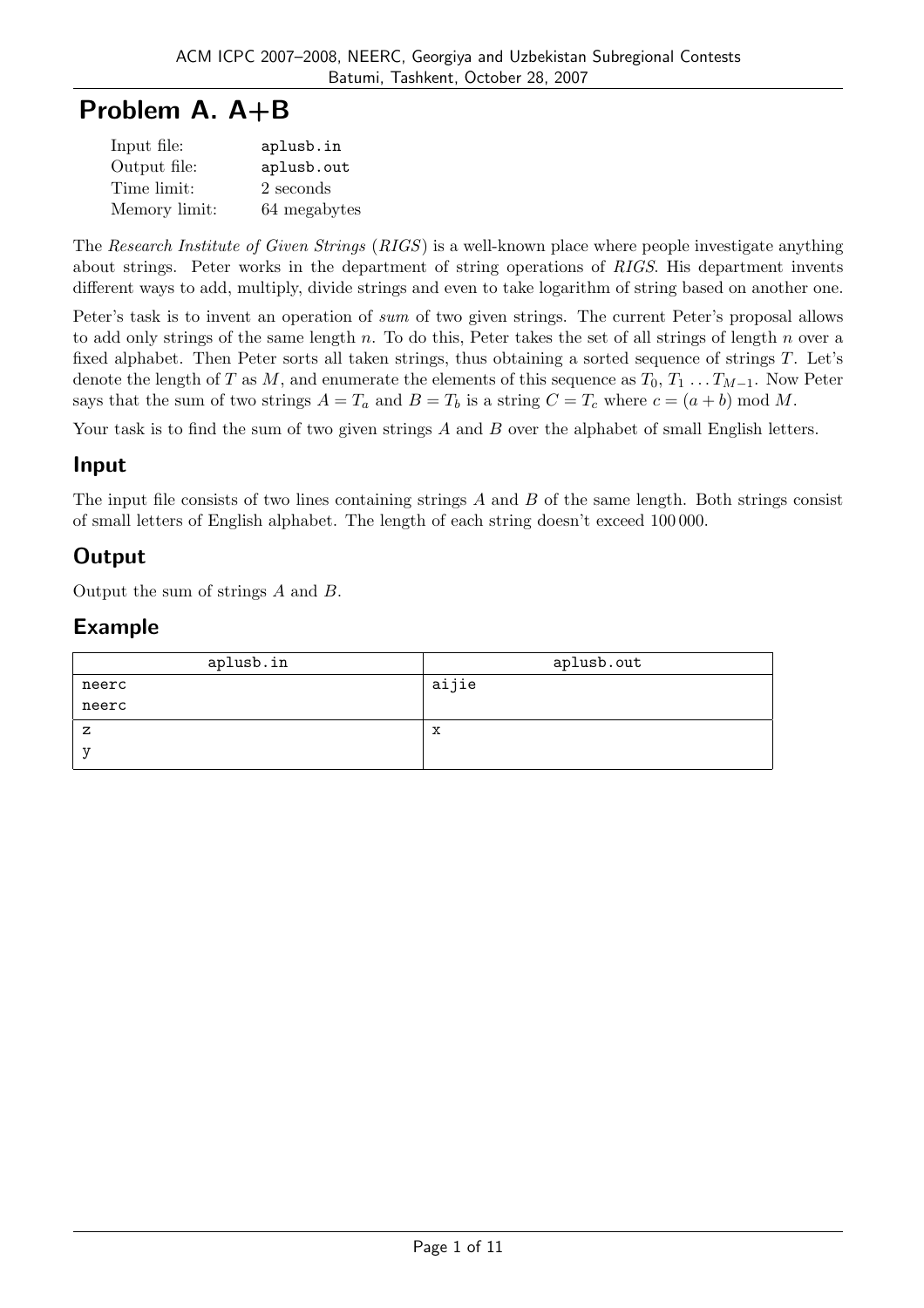# Problem B. Beer Refrigerator

| Input file:   | beer.in      |
|---------------|--------------|
| Output file:  | beer.out     |
| Time limit:   | 2 seconds    |
| Memory limit: | 64 megabytes |

Beer Lovers Club makes regular parties. They hate warm beer, but club's refrigerator is too small to store enough beer for the whole company. So they decided to order a special super-big beer refrigerator. The new refrigerator should be a parallelepiped  $a \times b \times c$  and store exactly n cubical  $1 \times 1 \times 1$  beer boxes (the club has n members). To decrease losses of cold, the total area of the surface of the refrigerator must be as small as possible.

For example, if the capacity of the refrigerator must be 12, the possible variants are:

| Dimensions             | Surface Area |
|------------------------|--------------|
| $3 \times 2 \times 2$  | 32           |
| $4 \times 3 \times 1$  | 38           |
| $6 \times 2 \times 1$  | 40           |
| $12 \times 1 \times 1$ | 50           |

The best variant in this case is  $3 \times 2 \times 2$ .

Help the beer lovers to find the optimal dimensions for their new refrigerator.

#### Input

The input file contains single integer number  $n (1 \le n \le 10^6)$  — the capacity of the refrigerator.

### **Output**

Output three integer numbers:  $a, b$  and  $c$  — the optimal dimensions of the refrigerator. If there are several solutions, output any of them.

| beer.in | beer.out    |
|---------|-------------|
| 12      | 322         |
| 13      | 1 13 1      |
| 1000000 | 100 100 100 |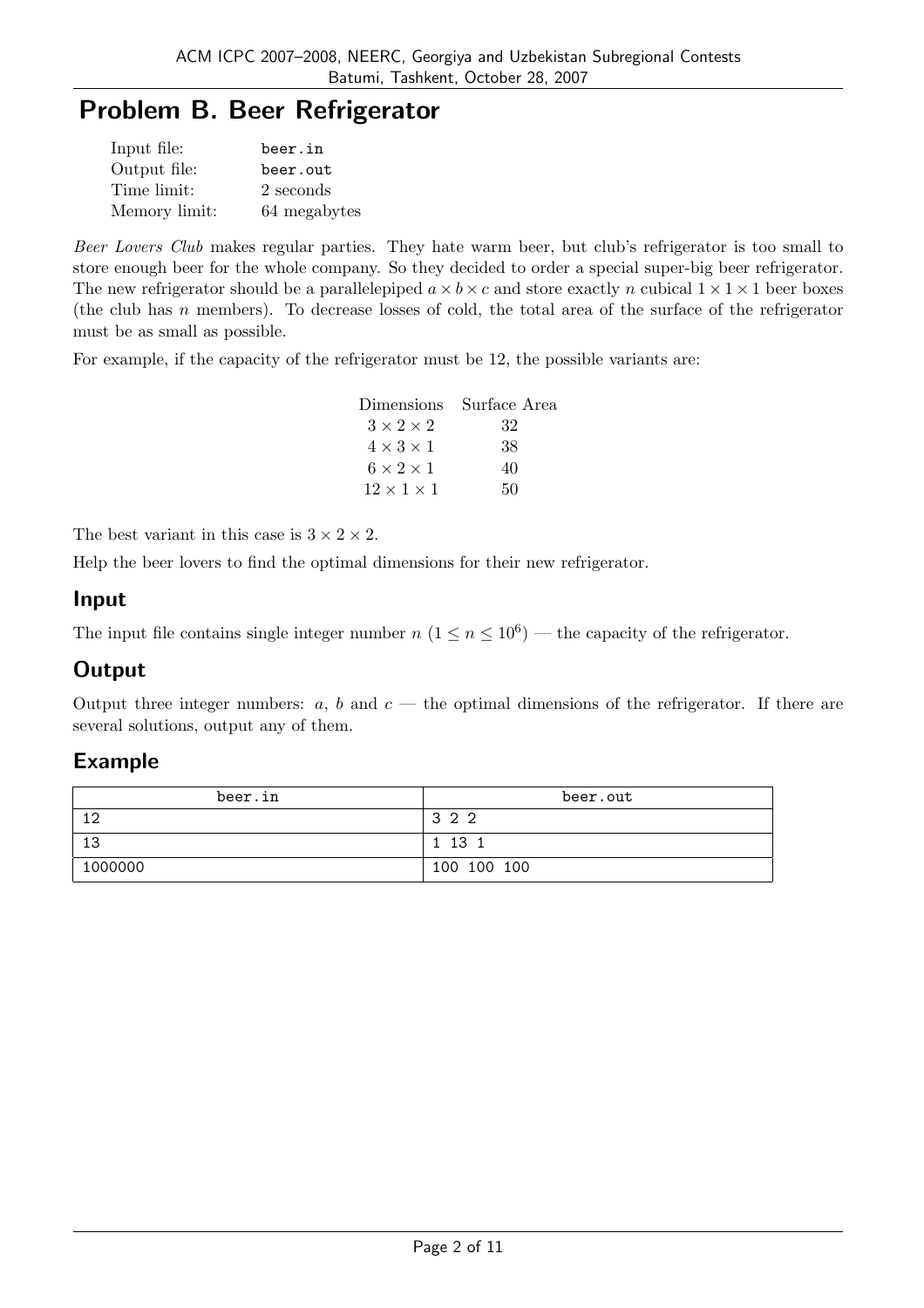# Problem C. Crosses and Crosses

| Input file:   | crosses.in   |
|---------------|--------------|
| Output file:  | crosses.out  |
| Time limit:   | 2 seconds    |
| Memory limit: | 64 megabytes |

The game of Crosses and Crosses is played on the field of  $1 \times n$  cells. Two players make moves in turn. Each move the player selects any free cell on the field and puts a cross  $\forall x$  to it. If after the player's move there are three crosses in a row, he wins and the game stops.

You are given a position in the game. Find out, who has won the game.

### Input

The input file contains one line containing only characters 'x' (ASCII code 120) denoting crosses and '.' (ASCII code 46) denoting empty cells. The number of cells in the given position does not exceed 30.

# **Output**

The first line of output file should contain one of the following strings:

"First", if the first player has won the game;

"Second", if the second player has won the game;

"Nobody", if nobody has won yet;

"Invalid", if the position is invalid, i.e. it could not have been reached in a correctly played game.

| crosses.in      | crosses.out |
|-----------------|-------------|
| X.XXX.X         | First       |
| <b>xxxxxxxx</b> | Invalid     |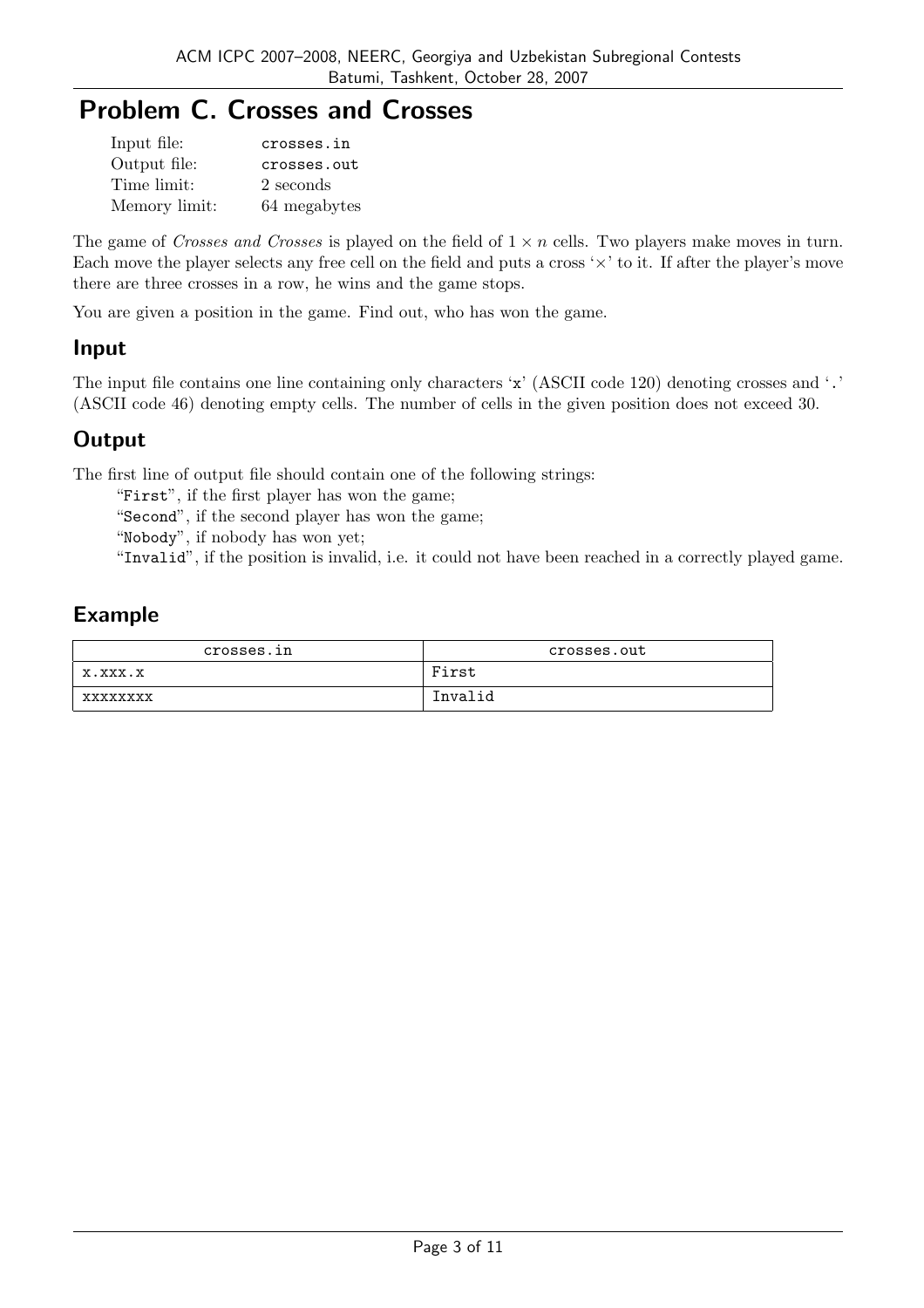# Problem D. Domestic Networks

| Input file:   | domestic.in  |
|---------------|--------------|
| Output file:  | domestic.out |
| Time limit:   | 2 seconds    |
| Memory limit: | 64 megabytes |

Alex is a system administrator of *Domestic Networks Inc.* His network connects apartments and spans over multiple buildings.

The network expands and Alex has to design a new network segment. He has a map that shows apartments to connect and possible links. Each link connects two apartments and for each possible link its length is known. The goal is to make all apartments connected (possibly through other apartments).

Domestic Networks Inc. buys cable in the nearest cable shop. Unfortunately, shop sells only category 5 and 6 cables at price of  $p_5$  and  $p_6$  rubles per meter respectively. Moreover, there are only  $q_5$  meters of category 5 cable and  $q_6$  meters of category 6 cable available in the shop.

Help Alex to solve a hard problem: make a new network construction plan with possible minimal cost. A plan consists of list of links to be made and cable category for each link (each link should be a single piece of cable of either 5 or 6 category). The cost of the plan is the sum of cost of all cables. The total length of cables of each category used in the plan should not exceed the quantity of the cable available in the shop.

## Input

The first line of the input file contains two numbers:  $n$  — the number of apartments to be connected and m — the number of possible links  $(1 \le n \le 1000, 1 \le m \le 10000)$ .

Following  $m$  lines contain possible link descriptions. Each description consists of three integer numbers:  $a_i$  — appartments that can be connected by the link and  $l_i$  — link length in meters  $(0 \le l_i \le 100)$ . Apartments are numbered from 1 to n.

The last line of the input file contains four integer numbers:  $p_5$ ,  $q_5$ ,  $p_6$  and  $q_6$  — price and quantity of category 5 and 6 cables respectively  $(1 \leq p_i, q_i \leq 10000)$ .

# **Output**

If all apartments can be connected with the available cable, output  $n$  lines — an optimal network construction plan. The first line of the plan must contain plan's cost. Other lines of the plan must consist of two integer numbers each:  $a_i$  and  $c_i$  — number of the link to make and  $c_i$  — the category of the cable to make it of. Links are numbered from 1 to  $m$  in the order they are specified in the input file. If there are more than one optimal plans, output any of them.

If there is no plan meeting all requirements, output a single word "Impossible".

| domestic.in | domestic.out |
|-------------|--------------|
| 6 7         | 65           |
| 1 2 7       | 15           |
| 2 6 5       | 2 6          |
| 148         | 4 6          |
| 2 3 5       | 56           |
| 3 4 5       | 75           |
| 566         |              |
| 3 5 3       |              |
| 2 11 3 100  |              |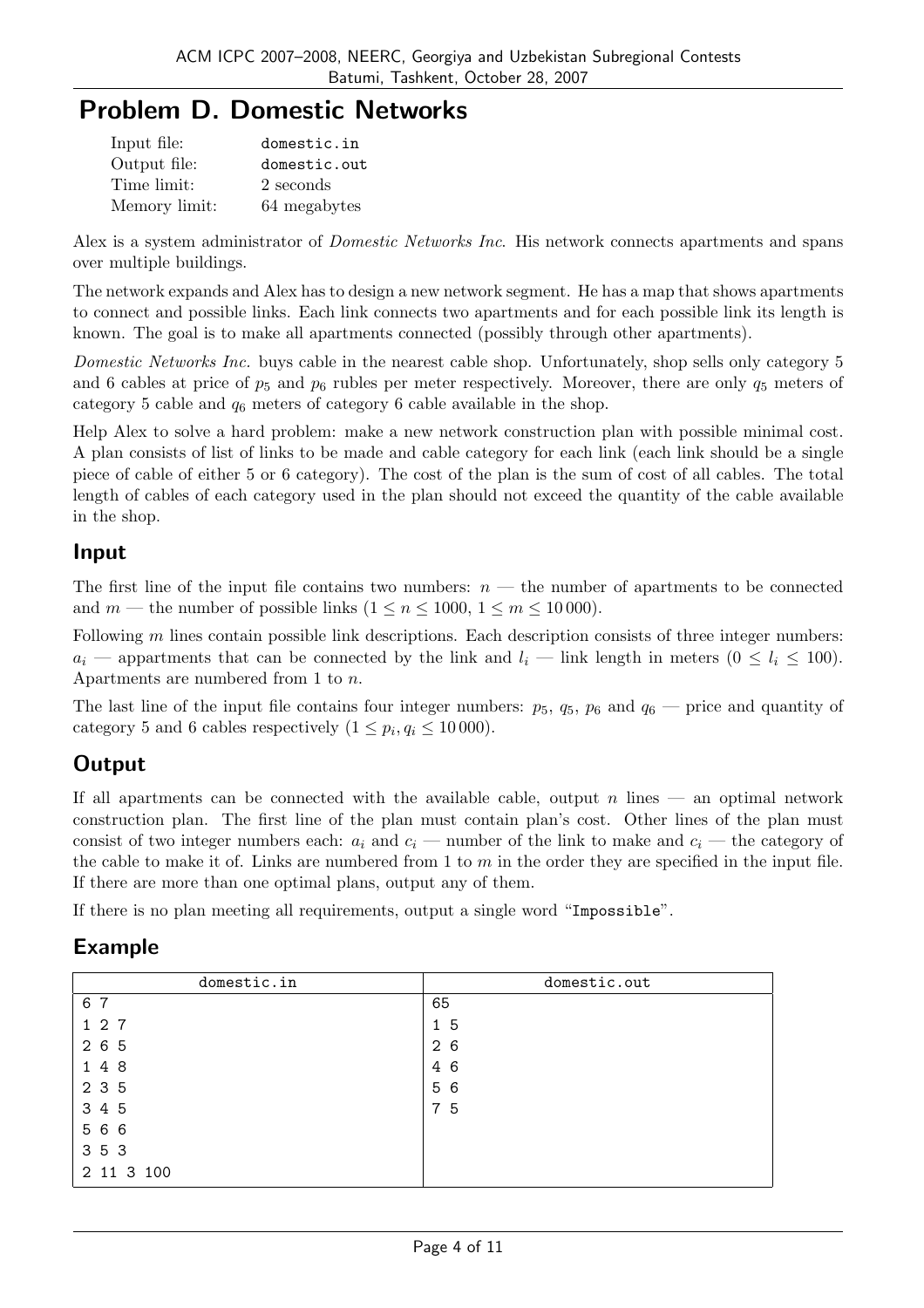# Problem E. Elevator

| Input file:   | elevator.in  |
|---------------|--------------|
| Output file:  | elevator.out |
| Time limit:   | 2 seconds    |
| Memory limit: | 64 megabytes |

Edward works as an engineer for Non-trivial Elevators: Engineering, Research and Construction (NEERC). His new task is to design a brand new elevator for a skyscraper with  $h$  floors.

Edward has an idée fixe: he thinks that four buttons are enough to control the movement of the elevator. His last proposal suggests the following four buttons:

- Move a floors up.
- Move *b* floors up.
- Move  $c$  floors up.
- Return to the first floor.

Initially, the elevator is on the first floor. A passenger uses the first three buttons to reach the floor she needs. If a passenger tries to move  $a, b$  or c floors up and there is no such floor (she attempts to move higher than the h-th floor), the elevator doesn't move.

To prove his plan worthy, Edward wants to know how many floors are actually accessible from the first floor via his elevator. Help him calculate this number.

## Input

The first line of the input file contains one integer  $h$  — the height of the skyscraper  $(1 \leq h \leq 500\,000)$ .

The second line contains three integers a, b and  $c$  — the parameters of the buttons  $(1 \le a, b, c \le 100000)$ .

# **Output**

Output one integer number — the number of floors that are reachable from the first floor.

| elevator.in   | elevator.out |
|---------------|--------------|
| 15            |              |
| $\Delta$<br>Q |              |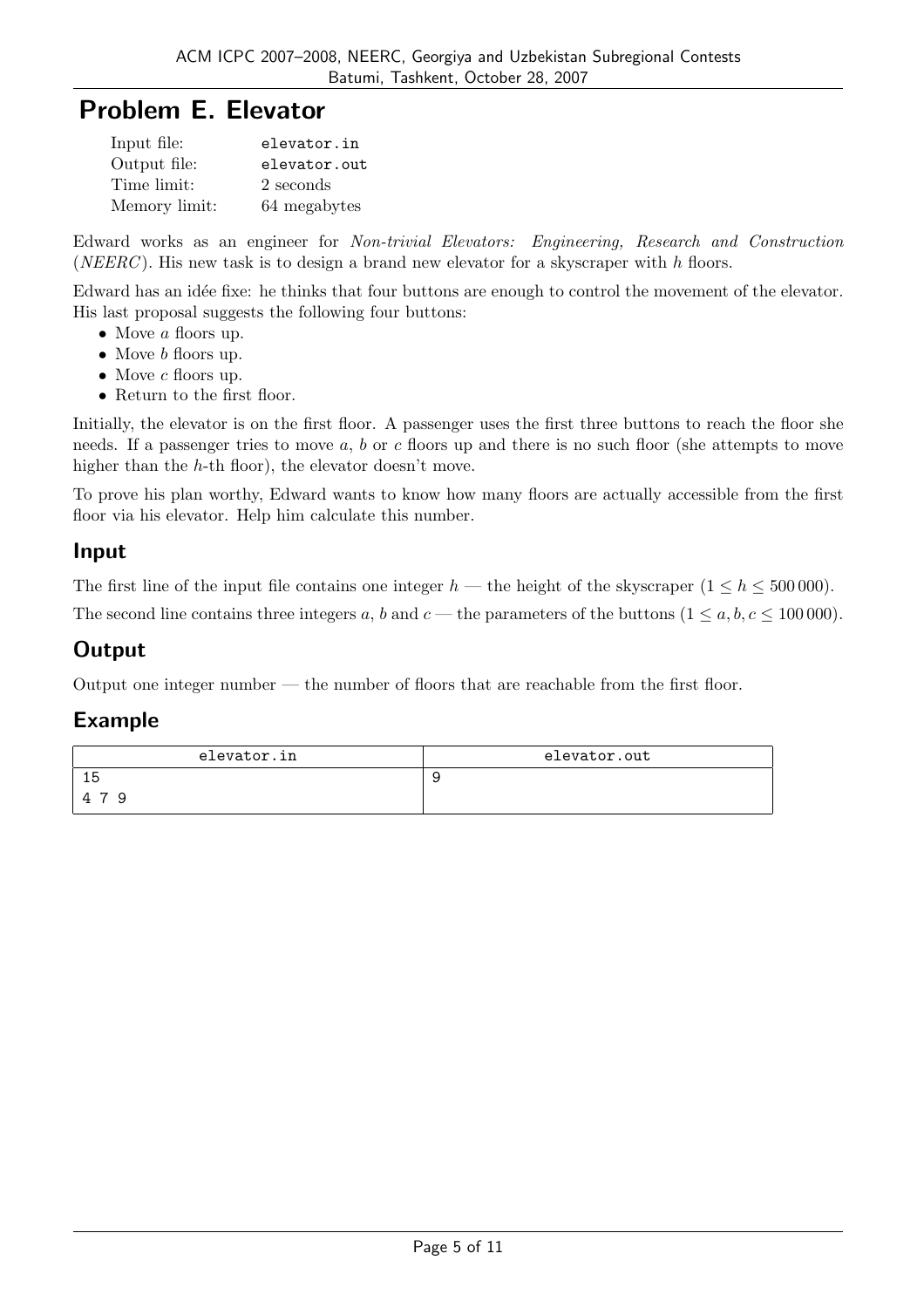# Problem F. Formula

| Input file:   | formula.in   |
|---------------|--------------|
| Output file:  | formula.out  |
| Time limit:   | 2 seconds    |
| Memory limit: | 64 megabytes |

Nick is a mathematician and his speciality is Boolean logic, especially repetition-free formulas. Formula is repetition-free if each variable occurs in the formula only once.

Let us fix the syntax of considered logical formulae:

- Variables letters from 'a' to 'z' and from 'A' to 'Z';
- Parentheses if E is a formula, then  $(E)$  is another;
- Negation  $\neg E$  is a formula for any formula E;
- Conjunction  $E_1 \wedge E_2 \wedge \cdots \wedge E_n$ .
- Disjunction  $E_1 \vee E_2 \vee \cdots \vee E_n$ .

The operations are listed from the highest priority to the lowest.

An assignment is a function that maps each variable to its Boolean value. Assignment satisfies Boolean formula  $F$  if the value of  $F$  for this assignment is true.

The problem is to count the number of assignments that satisfy a given repetition-free Boolean formula.

### Input

The only line of the input file contains the Boolean formula — a string consisting of characters 'a'..'z', 'A'..'Z', '(', ')', '~', '&' and '|'. The last three tokens stand for ¬, ∧ and ∨ respectively. Uppercase and lowercase letters represent different variables. Tokens can be separated by an arbitrary number of spaces. The line contains 1 000 characters at most. The formula in the file is a syntactically correct repetition-free formula.

# **Output**

The first line of the output file must contain the number of variable assignments that satisfy the repetitionfree formula given in the input file.

| formula.in | formula.out |  |  |
|------------|-------------|--|--|
| a & b<br>A |             |  |  |
| ~a&~c&~m   |             |  |  |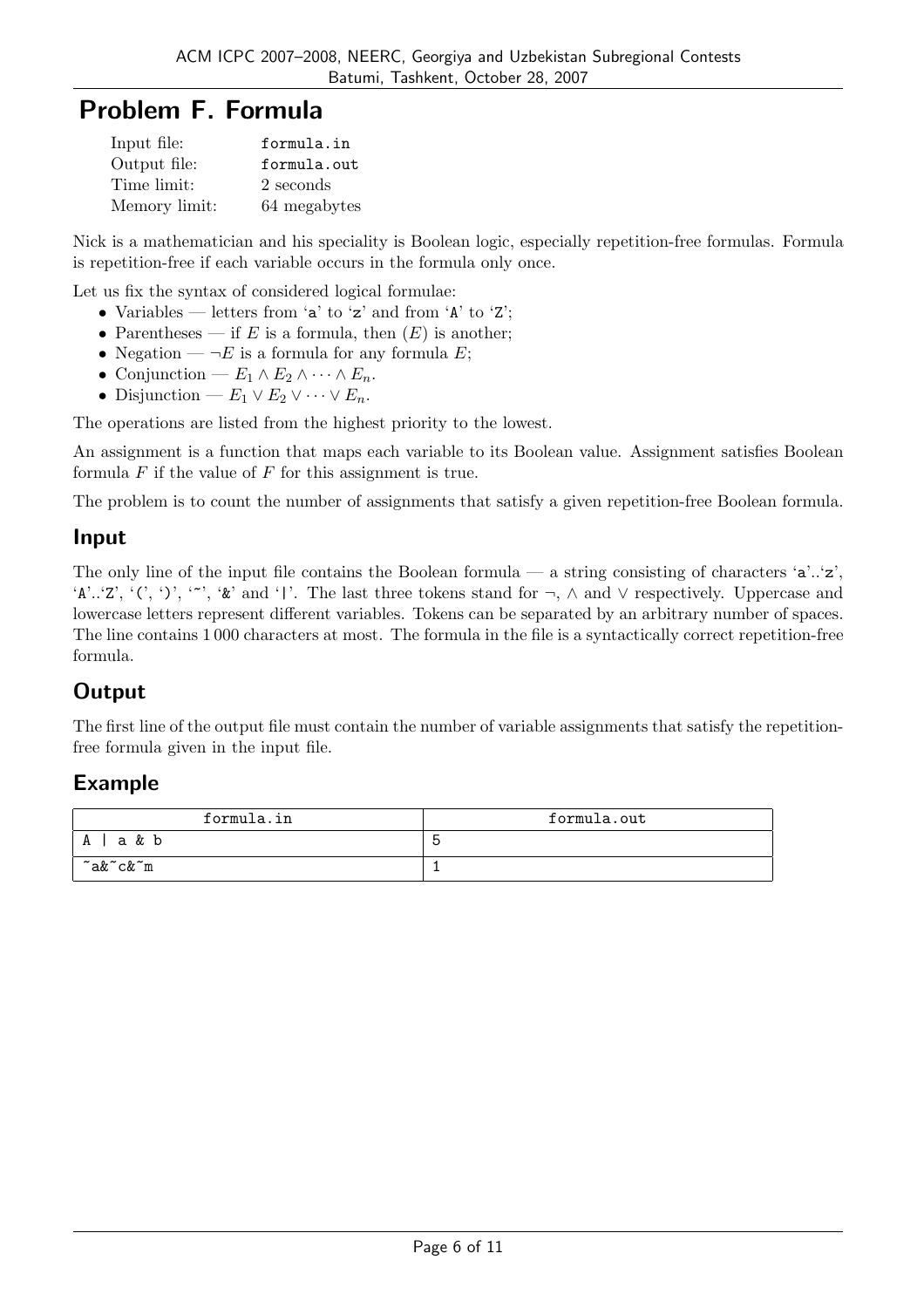# Problem G. Given a string. . .

| Input file:   | given.in     |
|---------------|--------------|
| Output file:  | given.out    |
| Time limit:   | 2 seconds    |
| Memory limit: | 64 megabytes |

Peter's colleague Andrew also works at RIGS. Some time ago Andrew invented another definition of sum of two strings of equal length  $n$ . In Andrew's definition, the basic alphabet to define this operation consists only of zeros and ones. The sum of two strings  $a + b$  is just a string c where  $c_i = a_i \vee b_i$  (S<sub>i</sub> denotes i-th character of string S). Here  $\vee$  stands for usual OR operation which returns 1 if and only if at least one of its arguments is 1.

Now Peter must study properties of *closure* of a given string S. The closure of S (denoted  $S^{\otimes}$ ) is a set of strings  $S_{(k)} + S_{(l)}$  for any  $0 \leq k, l \leq n-1$ , where n is the length of S, and  $S_{(k)}$  denotes an operation of k-th circular shift of  $S$  — moving k last characters from the end of the string S to its beginning. For example, the second circular shift of abcde is deabc.

Given a string T, Peter's task is to check whether it belongs to  $S^{\otimes}$ . Could you solve this task for him?

### Input

The first line of the input file contains a given string T. The second line contains S. Both strings are of equal length in range from 1 to 100 characters. All characters in these strings are zeros or ones.

# **Output**

If a given string belongs to  $S^{\otimes}$ , output "Yes". Otherwise output "No".

| given.in | given.out |
|----------|-----------|
| 11110    | Yes       |
| 10101    |           |
| 101111   | No        |
| 101010   |           |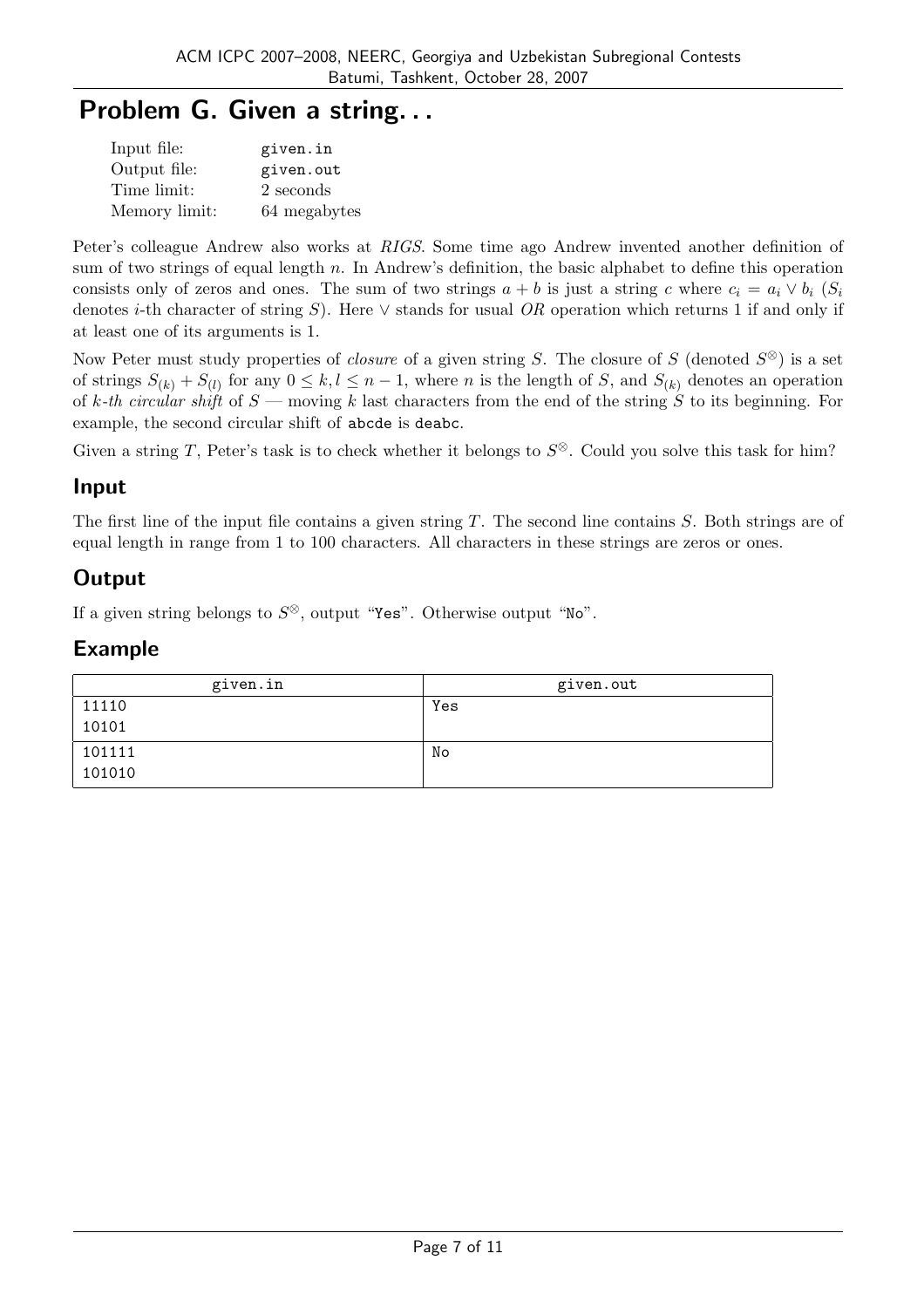# Problem H. History of Football

| Input file:   | history.in   |
|---------------|--------------|
| Output file:  | history.out  |
| Time limit:   | 2 seconds    |
| Memory limit: | 64 megabytes |

Henry is a historian. He specializes in the history of sports, especially football. Whenever he sees a table of a football tournament, he saves it into his database.

Recently he ran across a web-site with standings of a small tournament. Unfortunately for him, the results of the games were lost, and the only available information was the amount of points gained by each team.

Disappointed by that, he decides to have some mathematical fun and to calculate in how many different ways the games of the championship could have ended. He doesn't care about the scores of the games, he only cares about the winners.

In that tournament the following rules were applied:

- Each team plays against each other team exactly once.
- In case of a tie each team gains 1 point.
- In other case the winner gains 3 points and the loser gains 0 points.

For example, if Henry knows that each of 3 teams had got 3 points by the end of the tournament, the answer to his question is that there are two possible tournament tables:

|      |   |   | Possible table number 1 |      |   |   |   | Possible table number 2 |
|------|---|---|-------------------------|------|---|---|---|-------------------------|
| Team |   |   | Points                  | Team |   |   |   | Points                  |
|      | - | ົ |                         |      |   |   | റ |                         |
|      |   |   |                         |      | ച | - |   |                         |
|      | ິ |   |                         |      |   | ച | - |                         |

Help Henry calculate the number of different possible tournament tables (without consideration of the scores of the games).

### Input

Input file contains integer n, the number of teams in the championship ( $2 \le n \le 5$ ). The following n lines contain one integer number each — points gained by the teams.

# **Output**

Output one integer number  $-$  the number of possible tournament tables with given total points. It is guaranteed that there is at least one such tournament table.

| history.in | history.out |  |  |
|------------|-------------|--|--|
|            |             |  |  |
|            |             |  |  |
|            |             |  |  |
|            |             |  |  |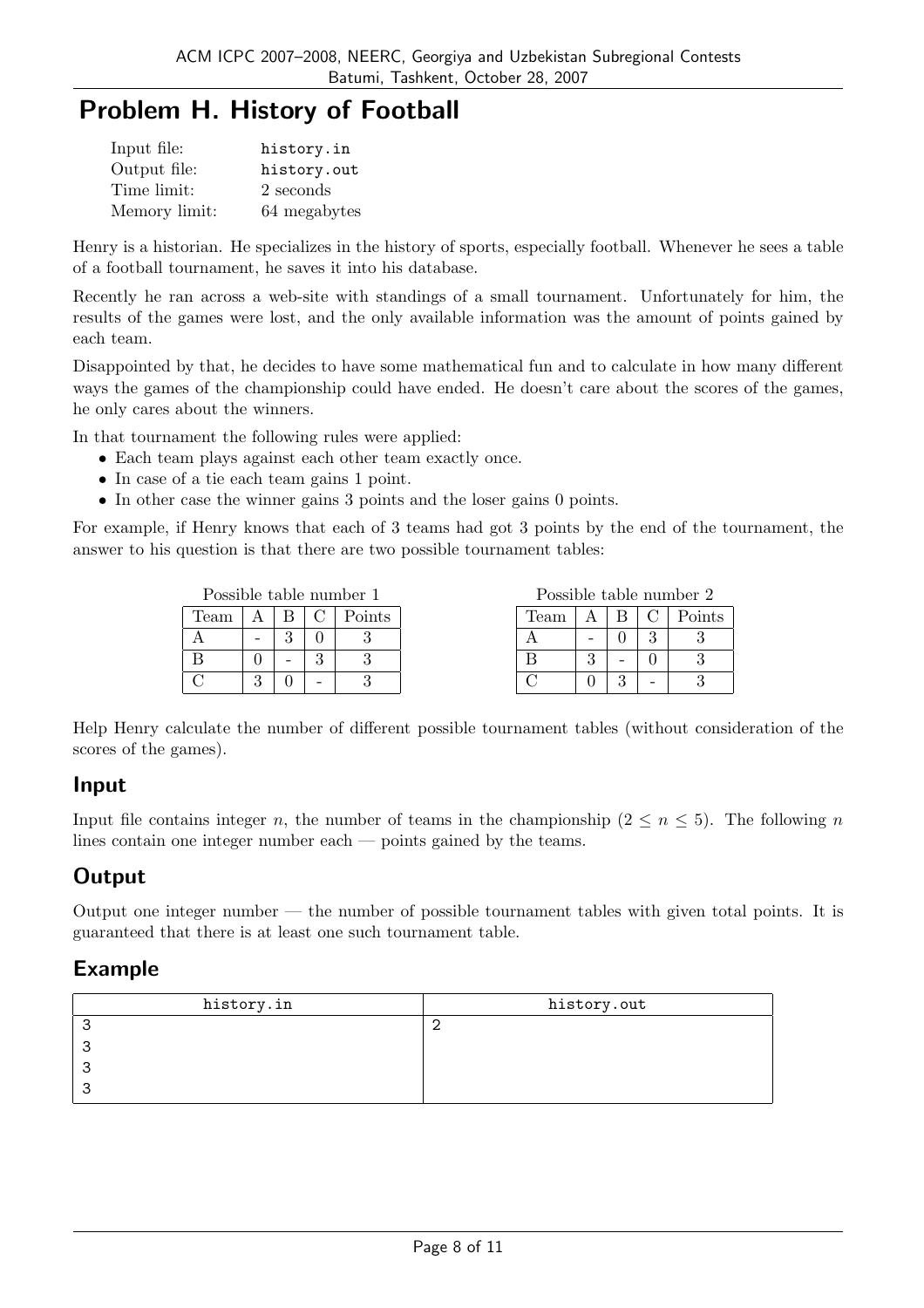# Problem I. iChess

| Input file:   | ichess.in    |
|---------------|--------------|
| Output file:  | ichess.out   |
| Time limit:   | 2 seconds    |
| Memory limit: | 64 megabytes |

The Jury of  $NEERC'07$  quarterfinals is proud to present you a new game — chess patience. This patience is played not with cards, but with black and white square tiles. The goal of the game is to place these tiles on a flat surface so that they form a square colored in a chess-like pattern. The square should be totally filled and be of the maximal possible size. There may remain some spare tiles, if they do not fit into the resulting square.

To make this game more popular, a computer version of this patience named *iChess* was developed. The rules are the same with the exception that the player is given the number of tiles, not the actual tiles. Also, the result of the patience is not the actual layout, but the side length (measured in tiles) of the maximal square with the required layout.

Your task is to write a program which can play *iChess* patience.

## Input

The input file contains two integer numbers b and  $w$  — the number of black and white tiles respectively  $(0 \leq b, w \leq 10000)$ .

# **Output**

The first line of the input file must contain a single integer number  $s$  — the side length of the maximum possible square made of at most b black and w white tiles.

If no square can be formed with the given tiles, output a single word "Impossible".

| ichess.in              | ichess.out |  |  |
|------------------------|------------|--|--|
| 12 <sub>1</sub><br>-15 |            |  |  |
| $\Omega$               | Impossible |  |  |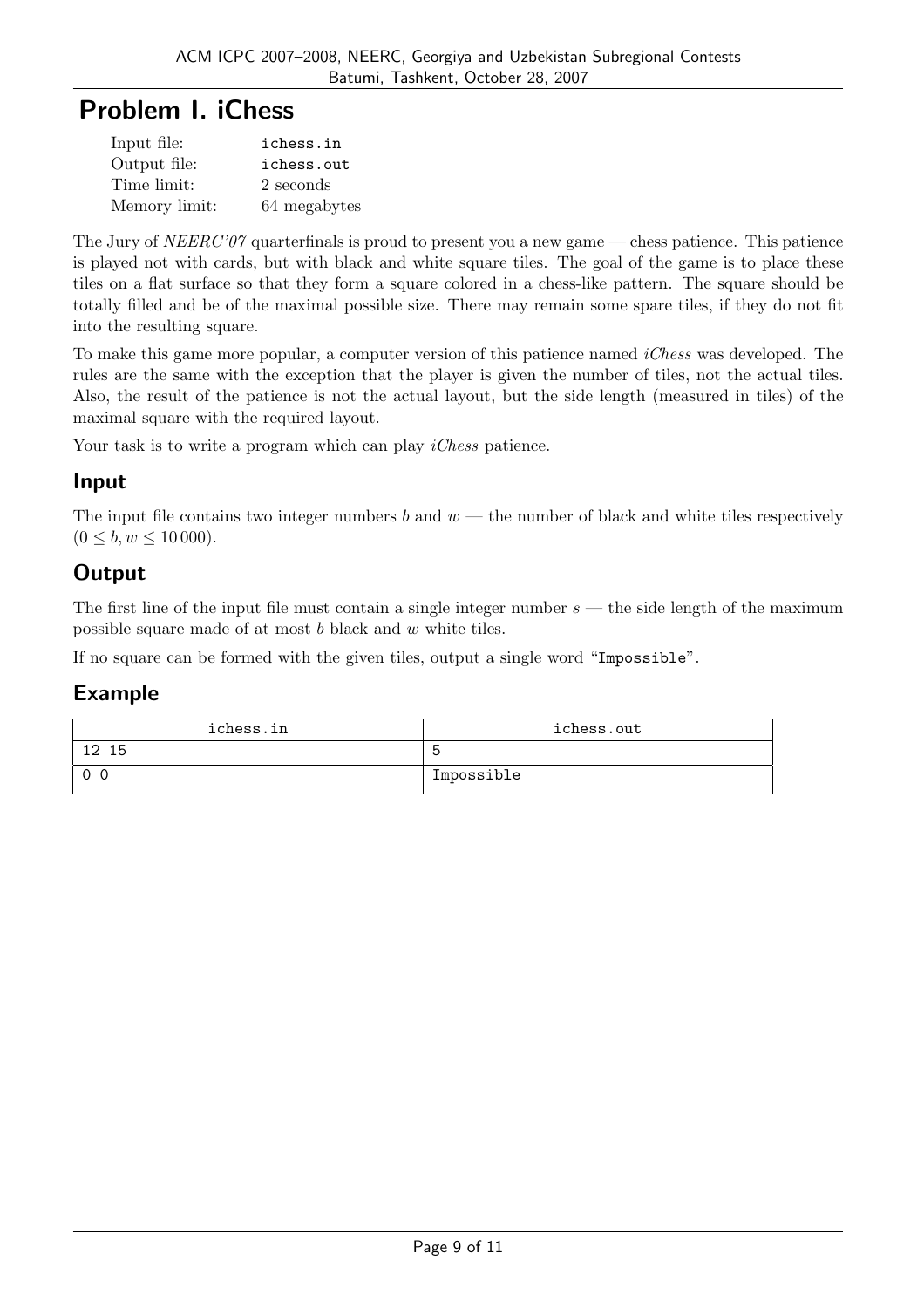# Problem J. Journey with Pigs

| Input file:   | journey.in   |
|---------------|--------------|
| Output file:  | journey.out  |
| Time limit:   | 2 seconds    |
| Memory limit: | 64 megabytes |

Farmer John has a pig farm near town A. He wants to visit his friend living in town B. During this journey he will visit  $n$  small villages so he decided to earn some money. He tooks  $n$  pigs and plans to sell one pig in each village he visits.

Pork prices in villages are different, in the j-th village the people would buy a pork at  $p_i$  rubles per kilogram. The distance from town A to the j-th village along the road to town B is  $d_i$  kilometers.

Pigs have different weights. Transporting one kilogram of pork per one kilometer of the road needs t rubles for addition fuel.

Help John decide, which pig to sell in each town in order to earn as much money as possible.

### Input

The first line of the input file contains integer numbers  $n (1 \le n \le 1000)$  and  $t (1 \le t \le 10^9)$ . The second line contains n integer numbers  $w_i$   $(1 \leq w_i \leq 10^9)$  — the weights of the pigs. The third line contains *n* integer numbers  $d_j$   $(1 \leq d_j \leq 10^9)$  — the distances to the villages from the town A. The fourth line contains *n* integer numbers  $p_j$   $(1 \le p_j \le 10^9)$  — the prices of pork in the villages.

# **Output**

Output n numbers, the j-th number is the number of pig to sell in the j-th village. The pigs are numbered from 1 in the order they are listed in the input file.

| journey.in | journey.out |  |  |
|------------|-------------|--|--|
| -3         | 3 2 1       |  |  |
| 10 20 15   |             |  |  |
| 10 20 30   |             |  |  |
| 50 70 60   |             |  |  |